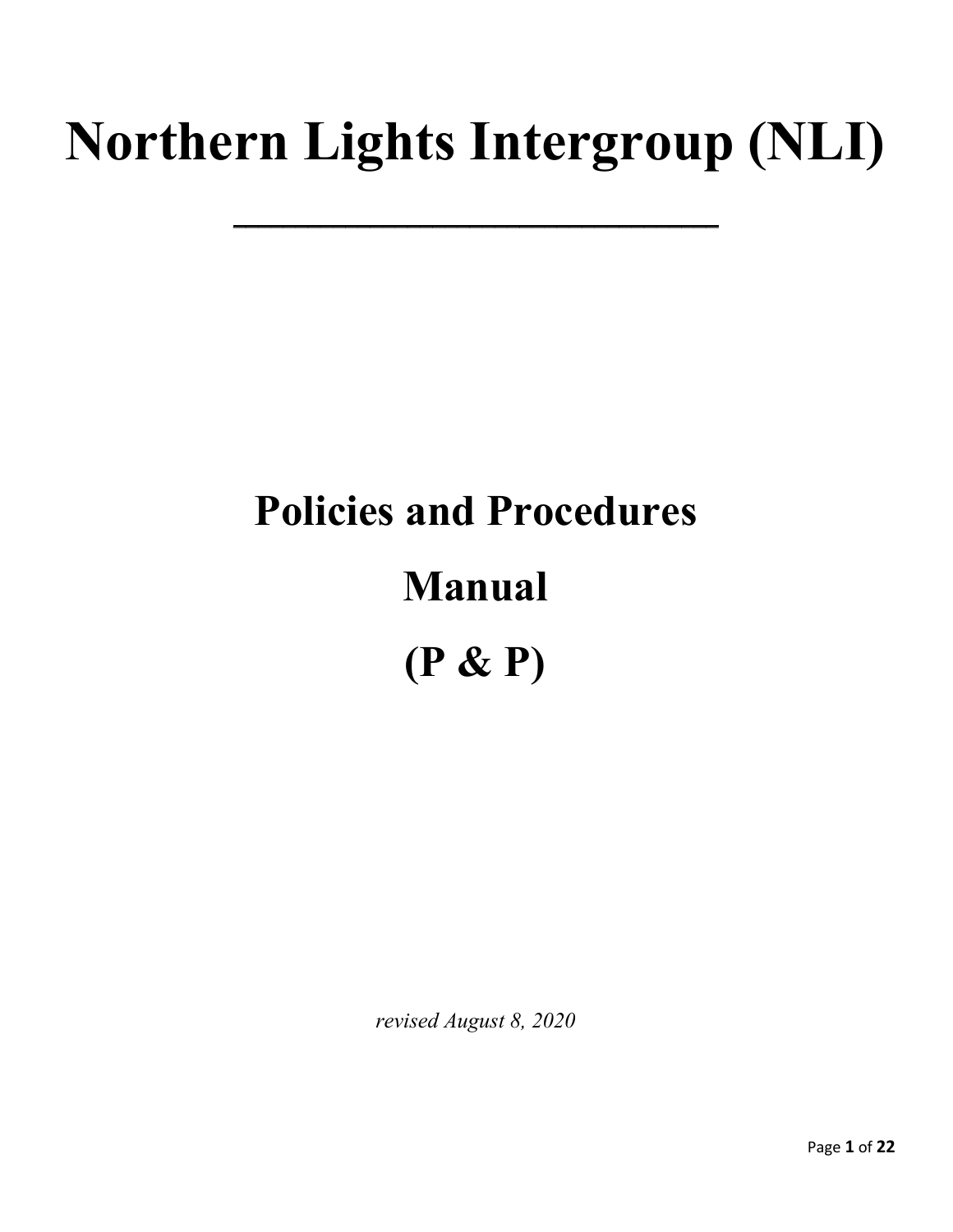| <b>Table of Contents:</b>                            | Page |
|------------------------------------------------------|------|
| Terms of Office of Board Members                     |      |
| <b>Elected Board Members</b>                         | 3    |
| <b>Executive Officers of the Board</b>               | 3    |
| Non-elected Board Members                            | 3    |
| General Responsibilities of <b>ALL</b> Board Members | 4    |
| <b>Group Representatives</b>                         |      |
| <b>Elected Board Members</b>                         | 5    |
| Chair                                                | 6    |
| Past Chair                                           | 7    |
| Co-Chair                                             | 8    |
| Secretary                                            | 8    |
| <b>Treasurer</b>                                     | 9    |
| Literature                                           | 9    |
| <b>Public Information</b>                            | 13   |
| Region One Representative & Alternate                | 14   |
| World Service Delegate & Alternate                   | 15   |
| Webmaster                                            | 16   |
| <b>Special Events Coordinator</b>                    | 17   |
| <b>Standing Committees</b>                           | 20   |
| <b>Policies and Procedures</b>                       | 21   |
| Telephone                                            | 21   |
| <b>Twelfth Step Within</b>                           | 21   |
| Youth                                                | 21   |
| <b>Adhoc Committees</b>                              | 21   |
| <b>Bylaws</b>                                        | 21   |
| Appendices (available @ oaedm.com)<br>22             |      |
| A: Expense report                                    |      |

- B: Literature activity report
- C: Bursary application
- D: For the Good of the Order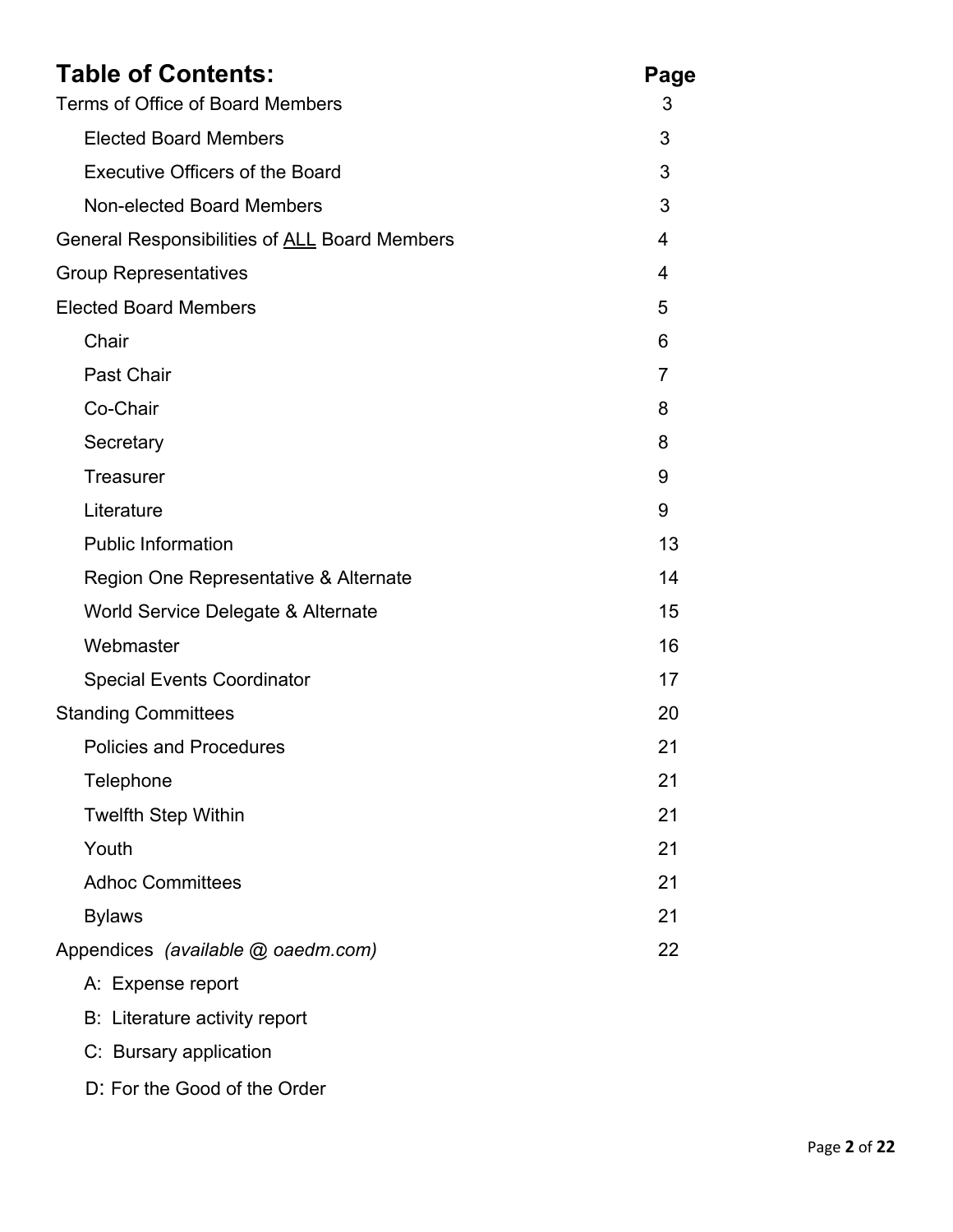# **TERMS OF OFFICE OF BOARD MEMBERS**

#### **Elected Board Members**

All elected positions are for two year terms and shall not serve more than two consecutive terms in the same position.

Positions elected in even-numbered years:

| Chair                                    |
|------------------------------------------|
| Secretary                                |
| <b>Public Information</b>                |
| Web Master                               |
| Region One Representative                |
| Region One Alternate Representative      |
| Positions elected in odd-numbered years: |
| Co- chair                                |
| Treasurer                                |
| Literature                               |
| <b>Special Events</b>                    |
| World Service Delegate                   |
| <b>World Service Alternate Delegate</b>  |

#### **Executive Officers of the Board**

They are: Chair, Co-Chair, Secretary and Treasurer.

#### **Non-elected Board Members**

Group Representatives serve per the group's conscience.

Committees members can be volunteers or appointees.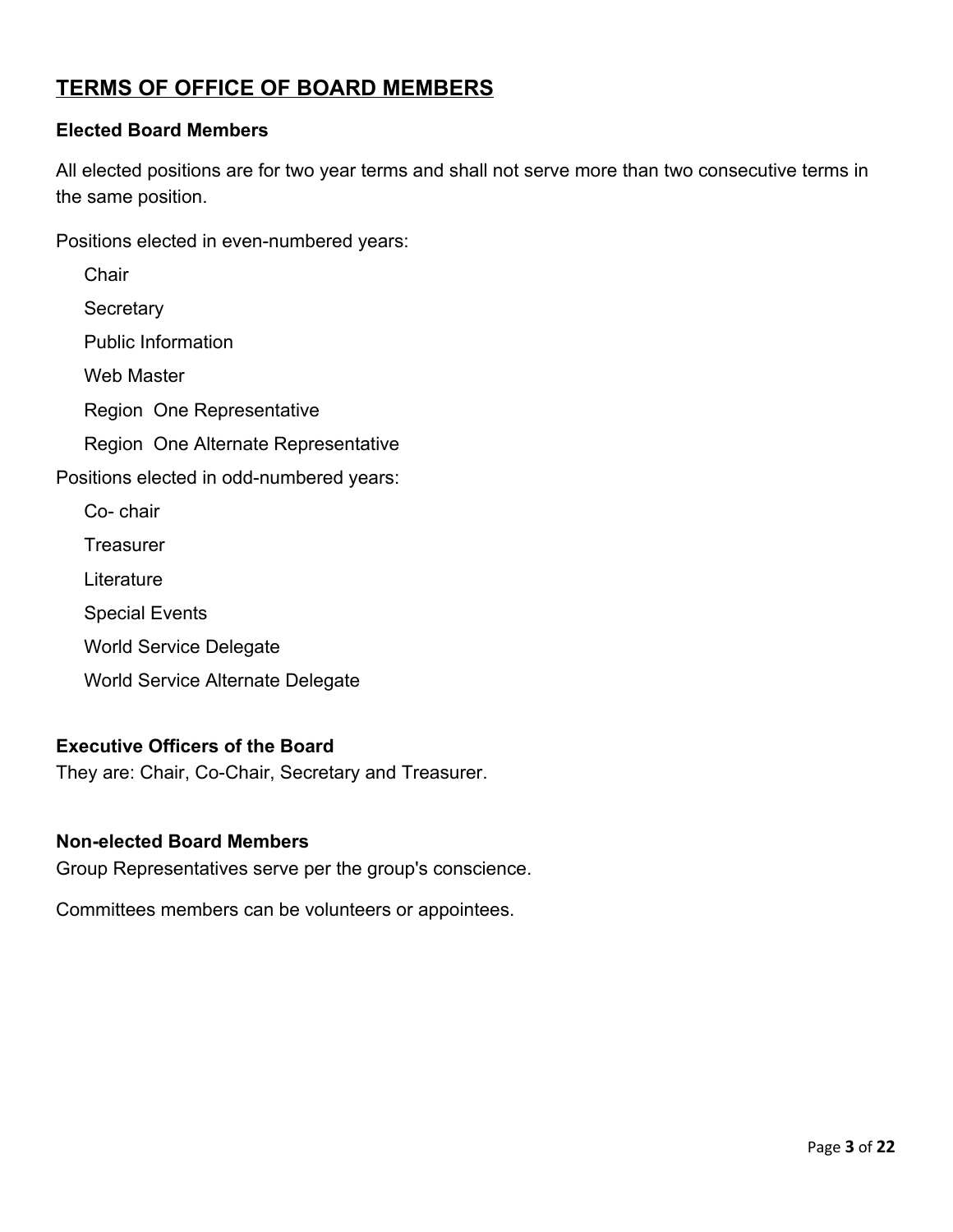# **GENERAL RESPONSIBILITIES OF ALL BOARD MEMBERS**

- 1. Attend all regularly scheduled Northern Lights Intergroup (NLI) meetings and special meetings as called. Contact the chair or co-chair prior to the meeting if you are unable to attend for an excused absence.
- 2. Submit a report of activity on NLI Google Drive prior to each NLI Board Meeting and Annual General Meeting (AGM).
- 3. Act as liaison to committees as assigned.
- 4. Keep seven (7) years of records to pass on at the end of term.
- 5. Shred prior years' records.
- 6. Review your position job description annually and recommend updates; these reports are to be given to the incoming policies and procedures committee at the AGM.
- 7. Assume office upon election; prepare to work with the outgoing person and receive all materials for the position.
- 8. Can also serve as a committee chair.
- 9. Is entitled to only one vote regardless of number of positions held.
- 10. Must consult with the Treasurer when considering expenditures over and above standard expenses to ensure sufficiency of funds.
- 11. Must submit all requests for reimbursements on an expense sheet (Appendix A) with original receipts attached. Original hard copies submitted or scanned copies of the expense sheets with receipts submitted by email will be acceptable.

# **GROUP REPRESENTATIVE shall:**

- 1. Be the main liaison between the Board and their group.
- 2. Submit monthly report by the end of the month by entering information in the Group Representative Monthly Report in Google Drive.
- 3. Attend all regularly scheduled NLI meetings and special meetings as called. Contact the Secretary or Chair prior to the meeting if you are unable to attend for an excused absence, or arrange for an alternate.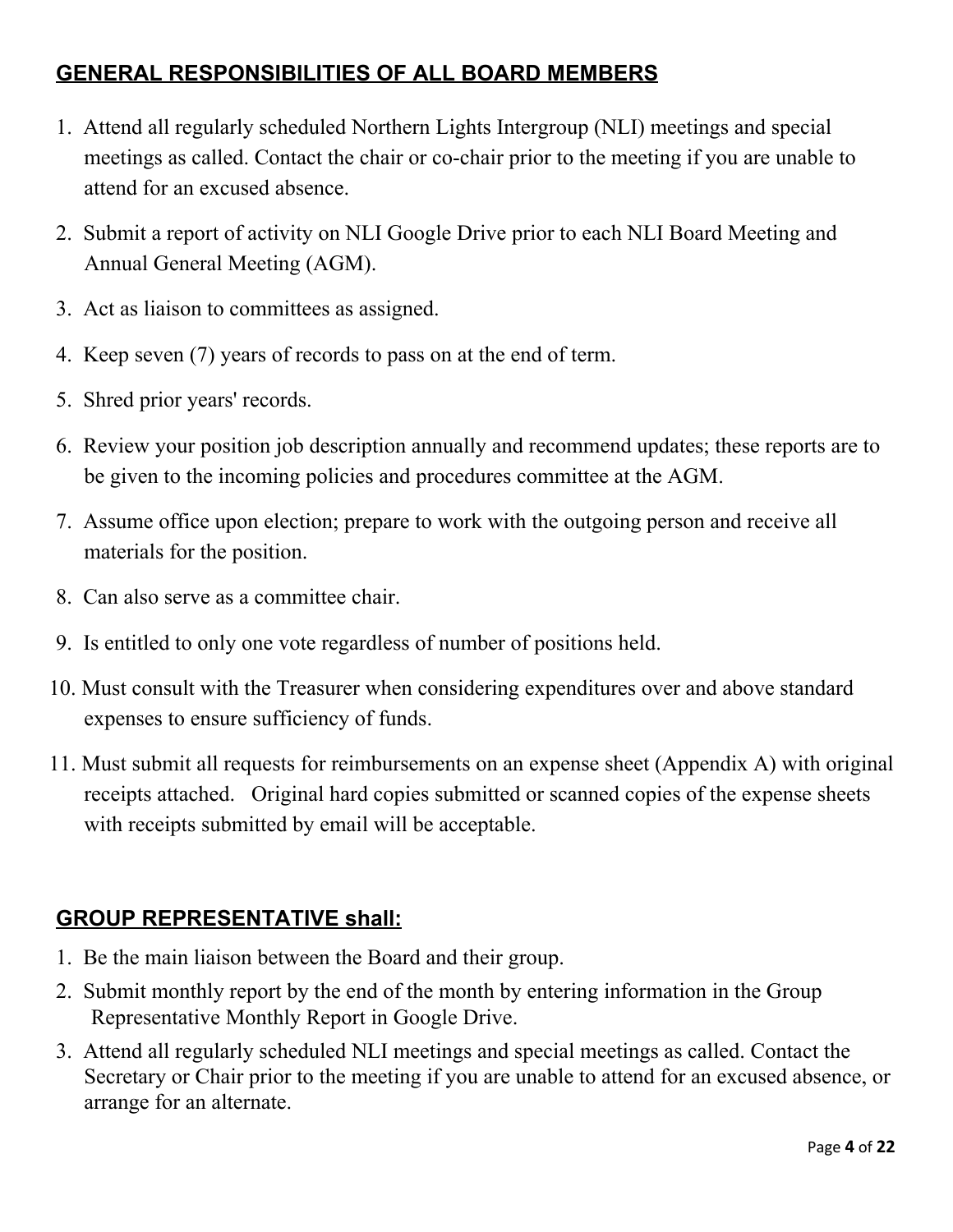- 4. Perform all other duties as described in NLI's Policy & Procedures Manual.
- 5. Annually review the position's job description and recommend updates as necessary for the AGM.

# **Policy A**: Monthly Report to NLI

**Procedure**: Prior to each Board meeting, report on the following:

- Average monthly attendance at your meeting for the previous month.
- Number of newcomers.
- Upcoming special events (i.e. marathons) or speaker meetings your group is hosting.
- Any changes to format or times.
- Any situations or group concerns that could benefit from discussion at the intergroup level.
- Anything else that might be of interest to NLI members.

# **Policy B**: Monthly Report to the Group

- Inform group members of any new OA events.
- Encourage members to access NLI Website: **oaedm.com**
- Verify that NLI donation records correspond with the group's donation records.
- Announce any calls to service (i.e. vacancies on the Board) or volunteers needed for committees or other activities.
- Share any information received between NLI meetings that would be of interest to the group.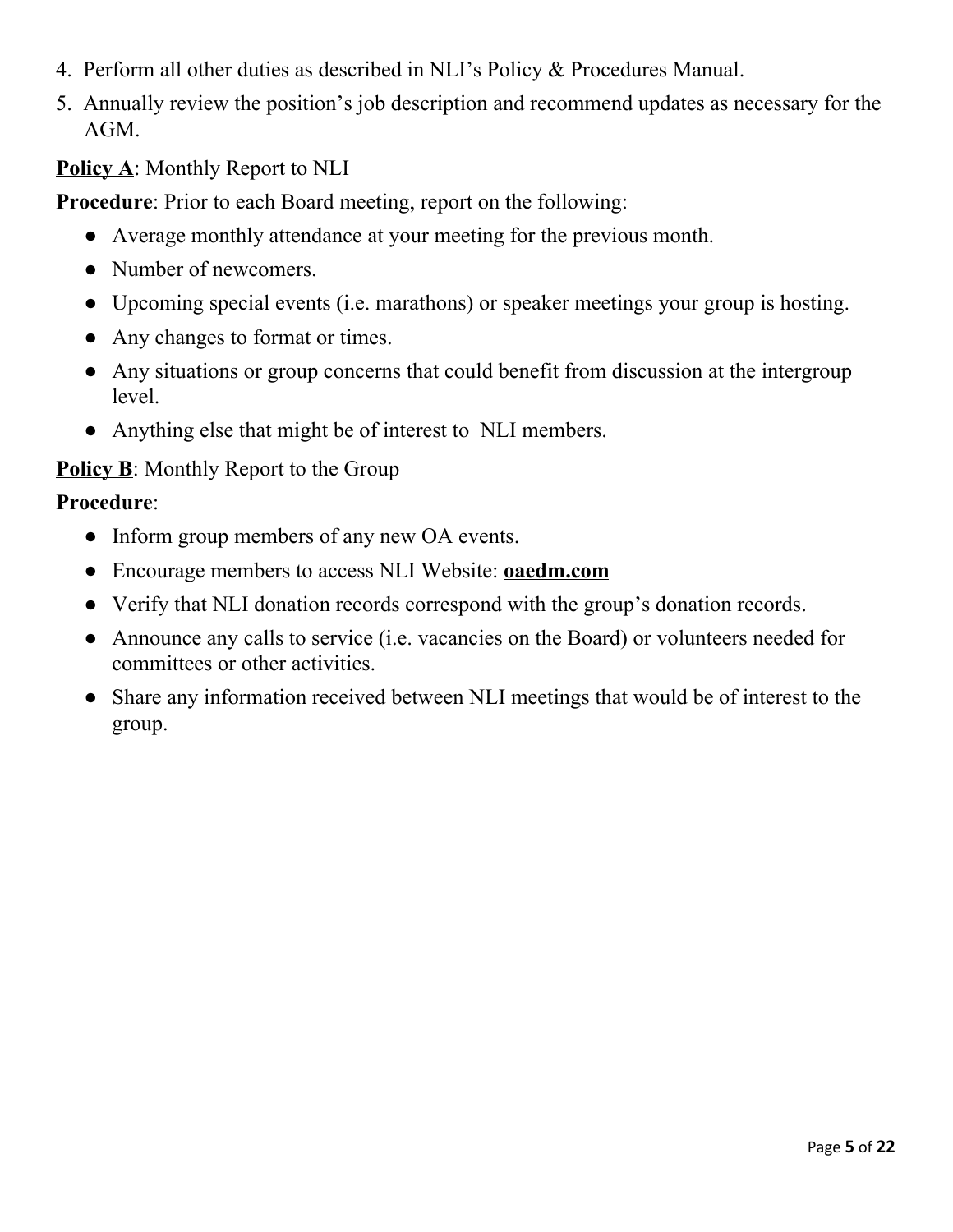# **ELECTED BOARD MEMBERS**

## **CHAIR shall:**

- 1. Preside at all NLI regular and special meetings.
- 2. Create and distribute agenda for NLI meetings.
- 3. Have operational authority, in the intervals between NLI Board meetings, to speak for NLI in emergencies, in consultation with one other Executive Board Member.
- 4. Appoint committee chairs, including a nominating committee, as deemed necessary.
- 5. Liaise with committees.
- 6. Vote only to break a tie.
- 7. Be a co-signatory on the bank account along with Treasurer, Co-Chair and Secretary.
- 8. Participate in monthly Region One conference calls and other business relating to regional intergroups.
- 9. Designate a Board Member to review the minutes if Co-Chair is not available.
- 10. Ensure NLI group registrations and meeting information is current with World Service Office (WSO).
- 11. Compile a listing of all NLI group meetings, including time and location.

## **Policy A**: Meeting Decorum

- Monthly meetings to start and end on time. Also ensure they run in an orderly and timely manner. If the meeting runs overtime, a motion is required from the floor.
- The Chair has the responsibility of ensuring that "Robert's Rules of Order" are adhered to for all motions, debates, proposals, etc. during the course of the meeting.
- If the vote on any motion is a tie, the Chair has the right to cast the deciding vote. Otherwise, the Chair serves as arbitrator, bringing no motions, opinions, or votes to the table.
- If the Chair brings a motion to the table, or offers input to a discussion, he/she must temporarily relinquish his/her position to the Co-Chair.
- If "For the Good of the Order" (Appendix D) is called for at the conclusion of the regular meeting, the contents are not recorded in any minutes, and as such, are in no way a part of the regular meeting. The "For the Good of the Order" preamble is to be read at the commencement of the extra meeting, and a time limit of fifteen minutes is set.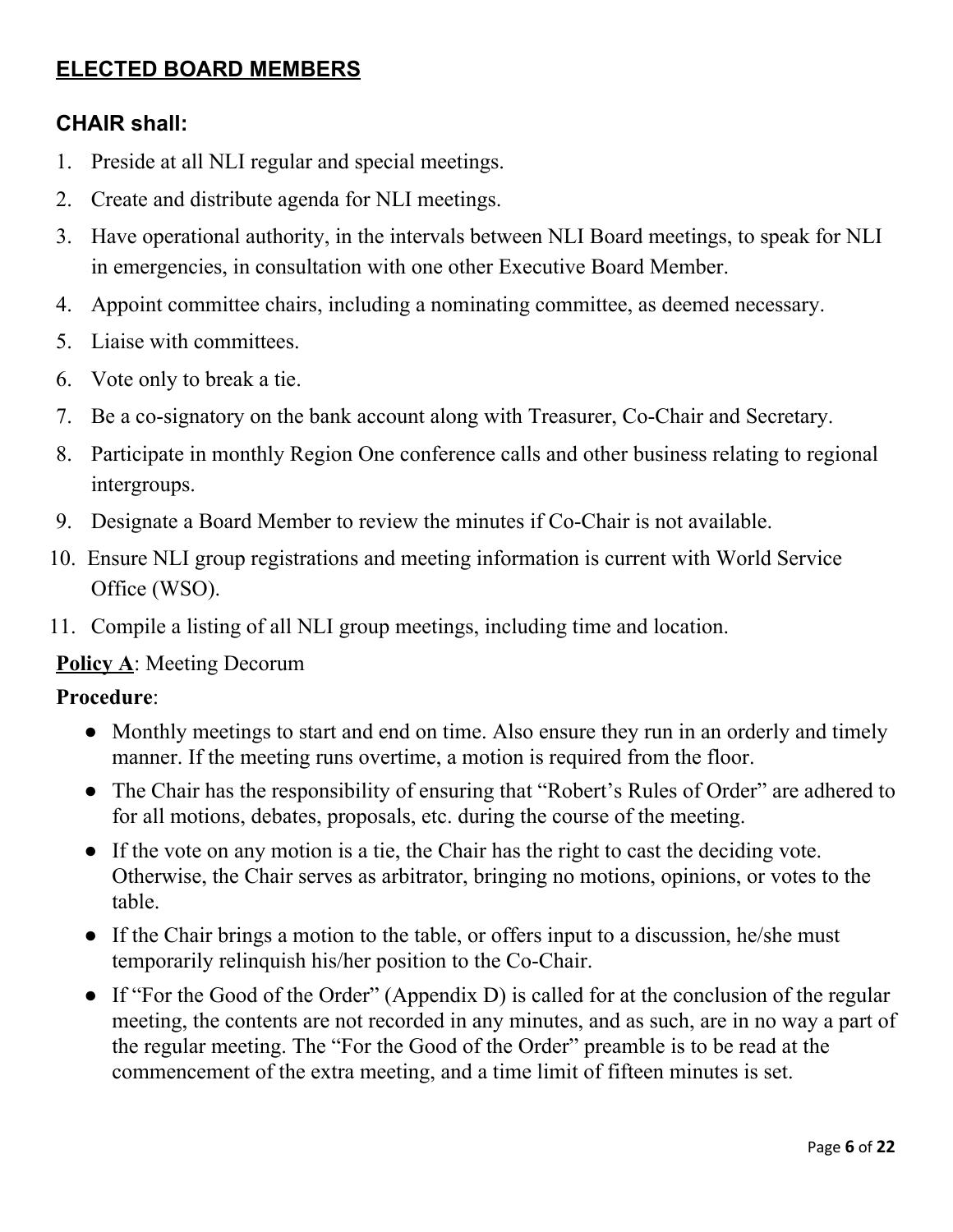# **Policy B**: Board Meeting Agenda

#### **Procedure:**

- Ask for the Serenity Prayer in the plural.
- Welcome everyone. Remember that the Serenity Prayer may be requested at any time during the meeting and the "For the Good of the Order" may be requested at the conclusion.
- Ask about changes and additions.
- Read the Tradition and Concept of the month.
- Get all attendees to introduce themselves and pass around the sign in sheet. Announce excused absences.
- Motion to approve previous month's minutes, after asking for any corrections.
- Ask for any questions regarding previously submitted officer, committee and group representative reports.
- Review any unfinished and ongoing business.
- Present new business.
- Give announcements.
- Announce time, date and location of the next meeting.
- Ask if anyone has a need "For the Good of the Order" which will occur after the Board meeting is closed.
- Close with Serenity Prayer.

**Policy C:** Register New Meetings and Change Existing Meeting Information

#### **Procedure**:

- Using the **oa.com** website "Documents" section for Register/Change Meeting Forms, either fill out the form or provide it to the group requesting the change and ensure it is mailed to the current address as stated on the form.
- Can also be done online using the following address:

http://oa.org/groupsservice-bodies/meeting-changes/

# **PAST CHAIR shall:**

- 1. Assist the Chair as needed.
- 2. Has voice but no vote.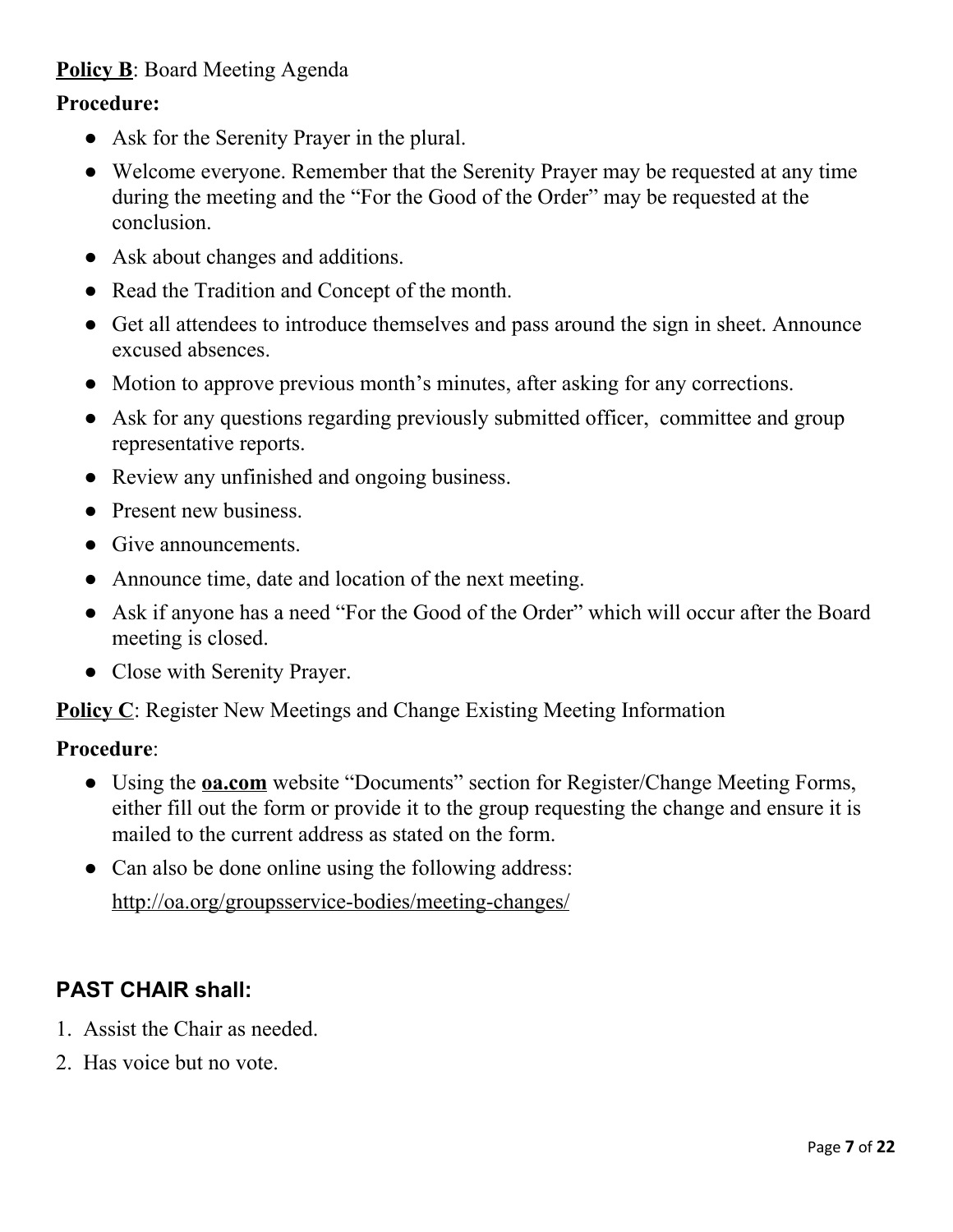# **CO-CHAIR shall:**

- 1. Carry out the duties of the Chair in the Chair's absence.
- 2. Be a co-signatory on the bank account with the Chair, Treasurer and Secretary.
- 3. Follow up on absences of NLI Board Members, Group Representatives & committee chairs if no report is filed.
- 4. Take over as Chair when Chair needs to make a motion or needs to vote.
- 5. Ensure that an up-to-date record of policies and procedures is maintained.
- 6. Be responsible for the care and updating of the archives.
- 7. Ensure room is booked for NLI meetings.
- 8. Review NLI minutes for completeness and accuracy before its distribution.

# **SECRETARY shall:**

- 1. Record the minutes of all NLI meetings.
- 2. Have the minutes reviewed by the Co-chair OR another attending member for completeness and accuracy.
- 3. Upload the minutes to NLI's Google Drive.
- 4. Prepare list of NLI Board Members with telephone numbers and email addresses to be distributed within 2 months of the elections and update as required.
- 5. Be accountable for two (2) mail keys, holds one and the second is held by another Board Member.
- 6. Be a co-signatory on the bank account along with Chair, Co-Chair and Treasurer.
- 7. Handle all other correspondence that is not a function of a committee or another Board Member.

## **Policy A**: Contact List

Ensure a contact list with the names, phone numbers and email addresses of all Board Members, committee chairs and group representatives is updated monthly.

- At each meeting, pass a sheet showing the recorded information to all in attendance. Ask Board Members to verify their information and update as required.
- This sheet also serves as a record of who attended the meeting as visitors will sign and provide their names, home group, phone number and email address as well.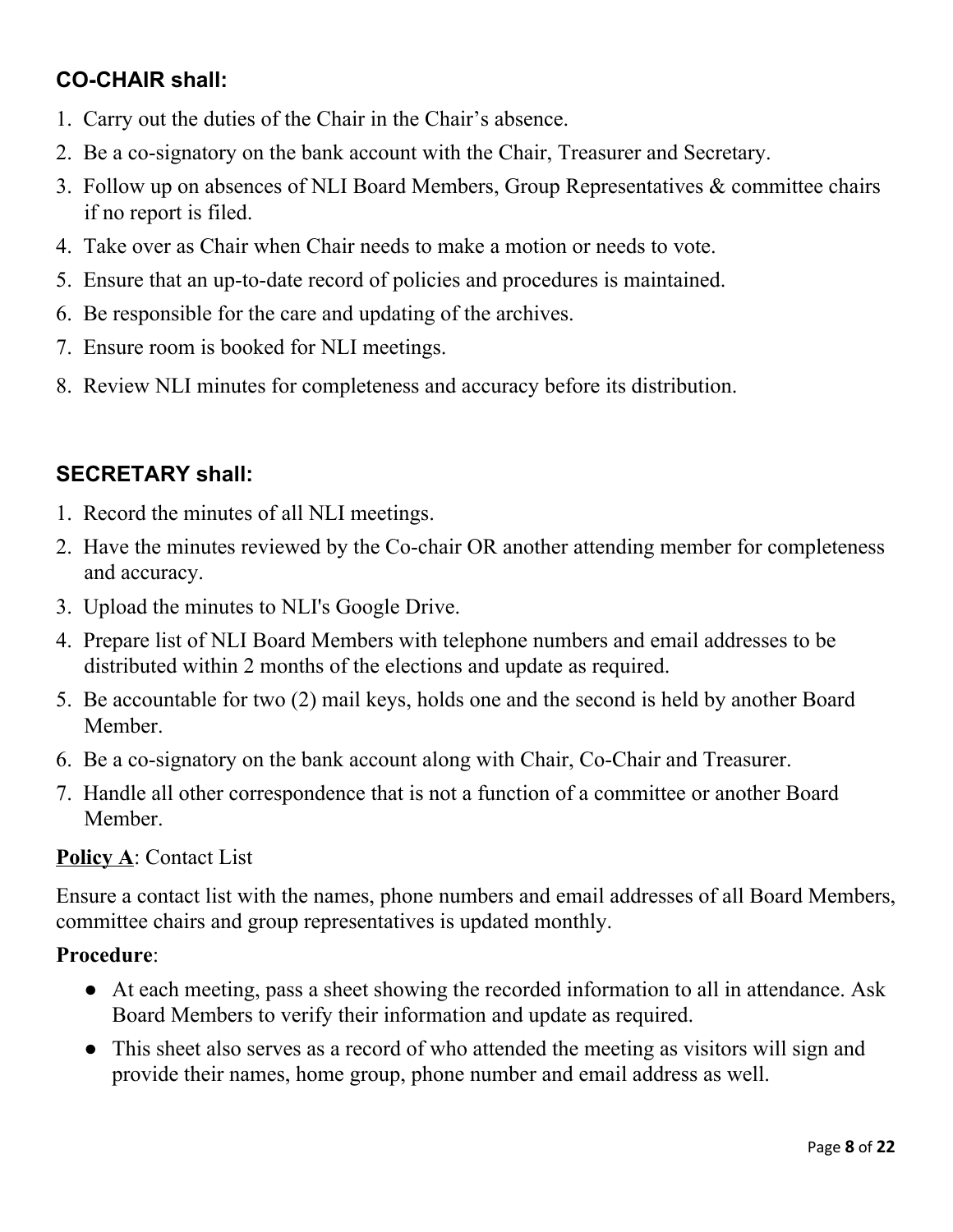# **Policy B**: Record and Distribute Minutes of Meetings

## **Procedure**:

- Record the summary of events and motions as they happen, following the order of the submitted agenda. This will include a summary of discussion, documentation of motions, results of votes and opening and closing times of the meetings.
- Type minutes in an easy-to-read format.
- Upload the reviewed minutes to NLI's Google drive .
- Keep copies of the approved meeting minutes on an external back-up device.

# **Policy C**: Mail

## **Procedure**:

- Hold one key.
- Pick up mail at least twice per month.
- Distribute mail as needed.

# **TREASURER shall:**

- 1. Be responsible for proper accounting of the finances of NLI.
- 2. Be a co-signatory on the bank account with Chair, Co-Chair and Secretary.
- 3. Liaise with Special Events Coordinator and other committees regarding financial aspects.
- 4. Ensure individual float funds are accounted for.
- 5. Reconcile monthly bank statements.

**Policy A**: Maintain Accounting Records

#### **Procedure**:

- Record receipts and disbursements.
- Record donations by group.

## **Policy B**: Maintain Chequing Account

- Contact the bank to find out who needs to be present and what documentation is required to change the signatories.
- Make all deposits in a timely manner for monthly reports to NLI.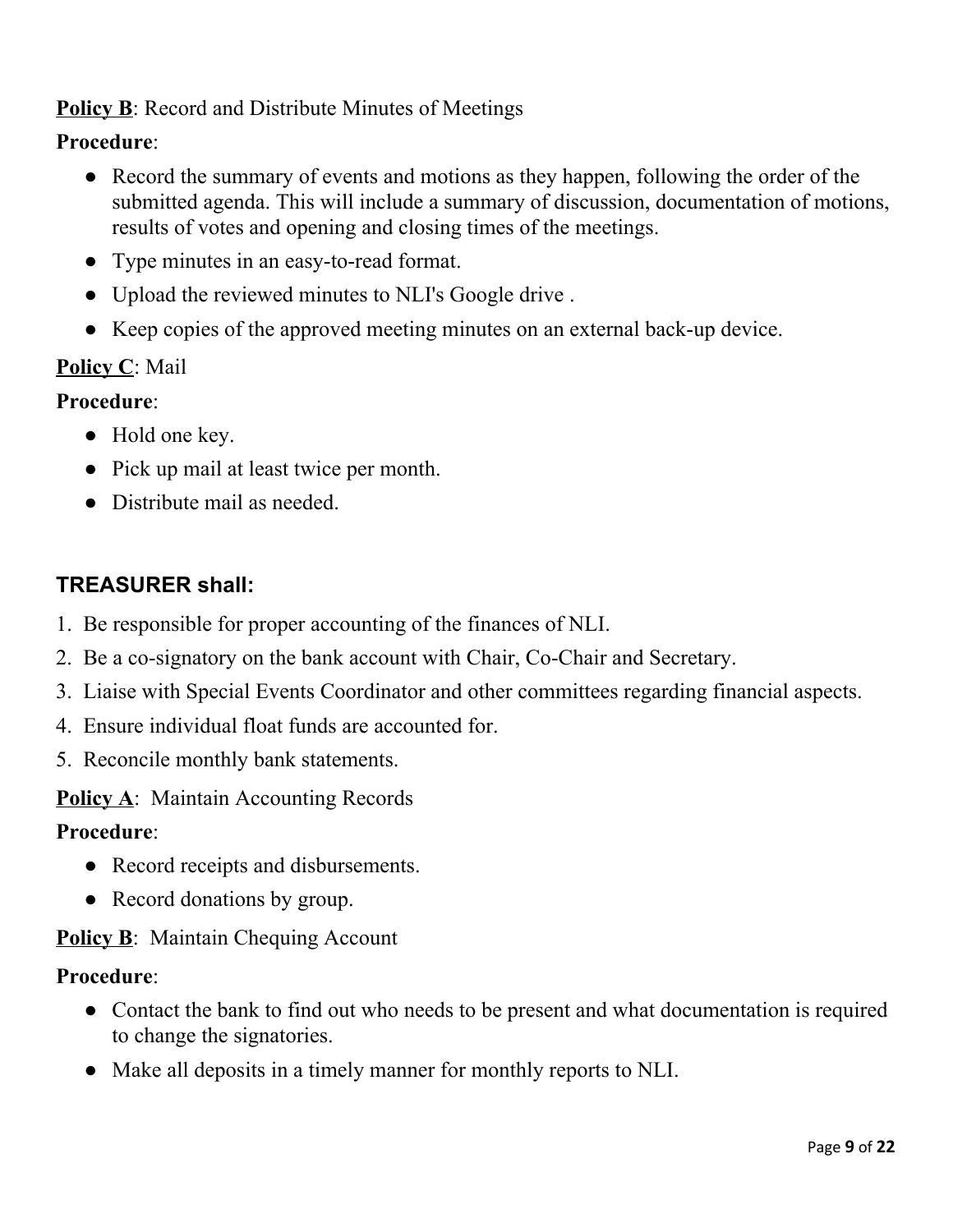● Reconcile monthly bank statements to the accounting statements.**Policy C**: Prepare Monthly Financial Statements for NLI meeting

## **Procedure**:

- Prepare the financial statements for NLI meetings from the accounting records.
- Correlate to the financial statement presented at NLI meetings.

## **Policy D**: Expenses

#### **Procedure**:

- Standard Expenses such as rent, insurance, post office, telephone, website hosting fee, office supplies, photocopying associated with the Secretary and Treasurer duties do not require Board approval.
- Expenses incurred by NLI committees or Board Members must be pre-approved for a specified maximum amount.
- All expenses submitted to the Treasurer must have original receipts attached to the expense report (Appendix A).

# **Policy E**: Donations to WSO and Region One

# **Procedure**:

- Determine at mid-year and year-end (following year-end audit) if sufficient funds are available for donations to WSO and Region One.
- Send the donations using the proper forms from WSO (oa.org) and Region One (oaregion1.org).

## **Policy F**: Rent

## **Procedure**:

• NLI rent is a donation that is determined by the NLI board. This is to be paid every six months.

## **Policy G**: Annual Responsibilities

- Compile and submit annual NLI budget.
- Prepare annual financial statement.
- Submit financial records for yearly audit
- Send donations to Region 1 and WSO as directed by the board.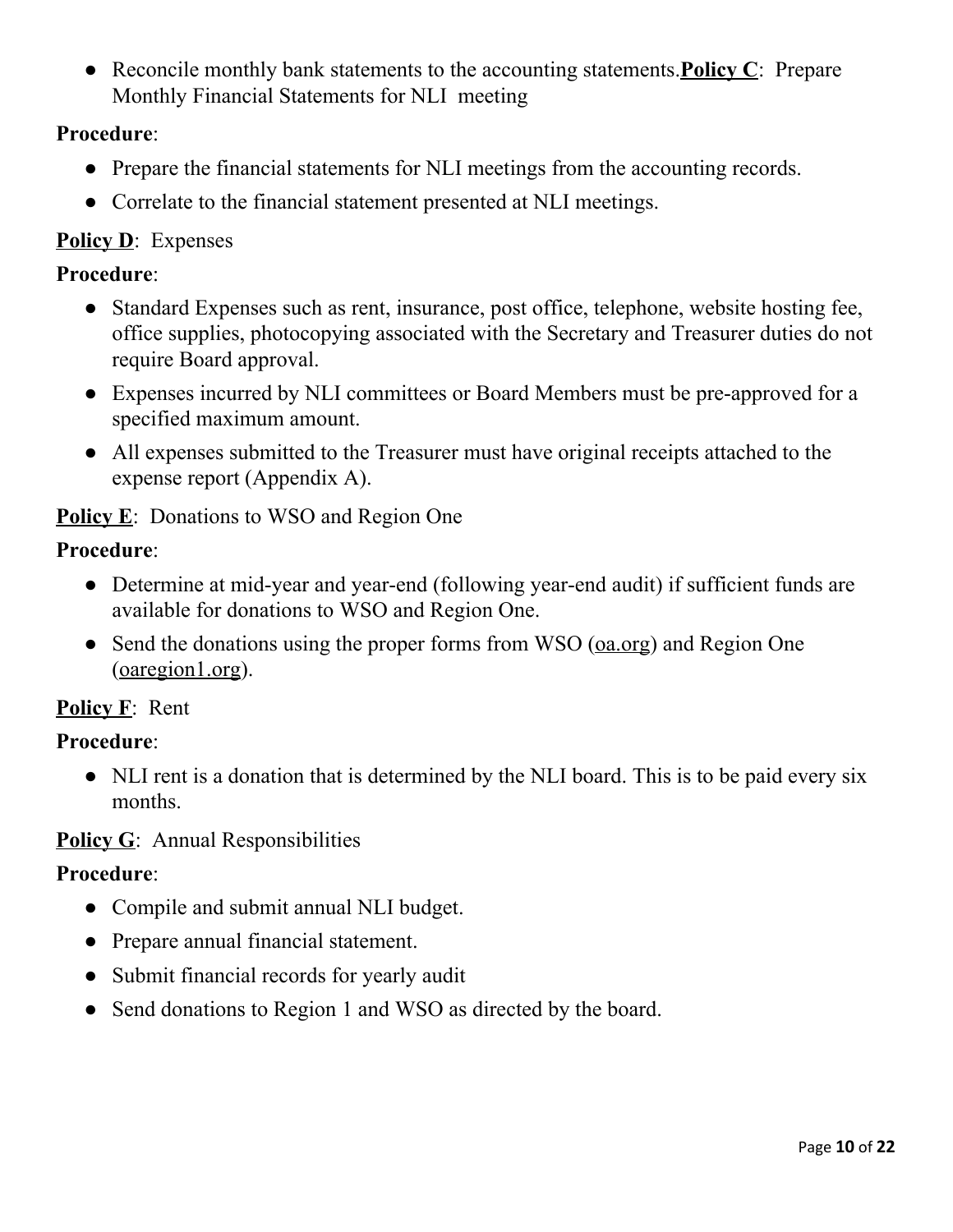# **LITERATURE shall**:

- 1. Order and distribute OA approved literature to groups and individuals within NLI (note: possession of or access to a personal credit card is required for this service position).
- 2. Have access to adequate storage space.
- 3. Price literature for sale to cover all costs of that order.
- 4. Have literature available at OA events.
- 5. Keep track of literature purchases and sales including transfers to other NLI departments (e.g.: Public Information).

#### **Policy A**: OA Inventory

All costs associated with purchasing literature must be recovered through the sale of literature to the groups/members.

#### **Procedure**:

- Selling prices to include the price of the item, shipping cost, US exchange rate, Canadian taxes and duties.
- Prices are always to be rounded up to the nearest \$0.25. Never round down.

#### **Policy B**: AA Inventory

Keep an inventory of AA Big Books.

#### **Procedure**:

• Visit the AA Central Office in Edmonton to pick up the AA materials. Pay for the order at time of pick up.

> Alcoholics Anonymous Central Service Office Suite 205, 10544 - 114 St NW, Edmonton, AB T5H 3J7 **http://edmontonaa.org** Phone: (780) 424-5900

## **Policy C**: Records

Maintain accurate accounting records regarding purchases from WSO, AA, sales to groups, transfers to other departments of NLI and inventory amounts.

- Year End for NLI is June 30. A yearly inventory count must be done of all literature. The ledger must be signed and dated at this time. If a new literature person takes over part way through the year, then follow the same procedures at that time as well.
- Upload this document to NLI's Google Drive as part of the July report.
- When a group/member pays for an order, a signed invoice is kept for record keeping purposes. The funds are given to the Treasurer and a copy of the invoice to the purchaser.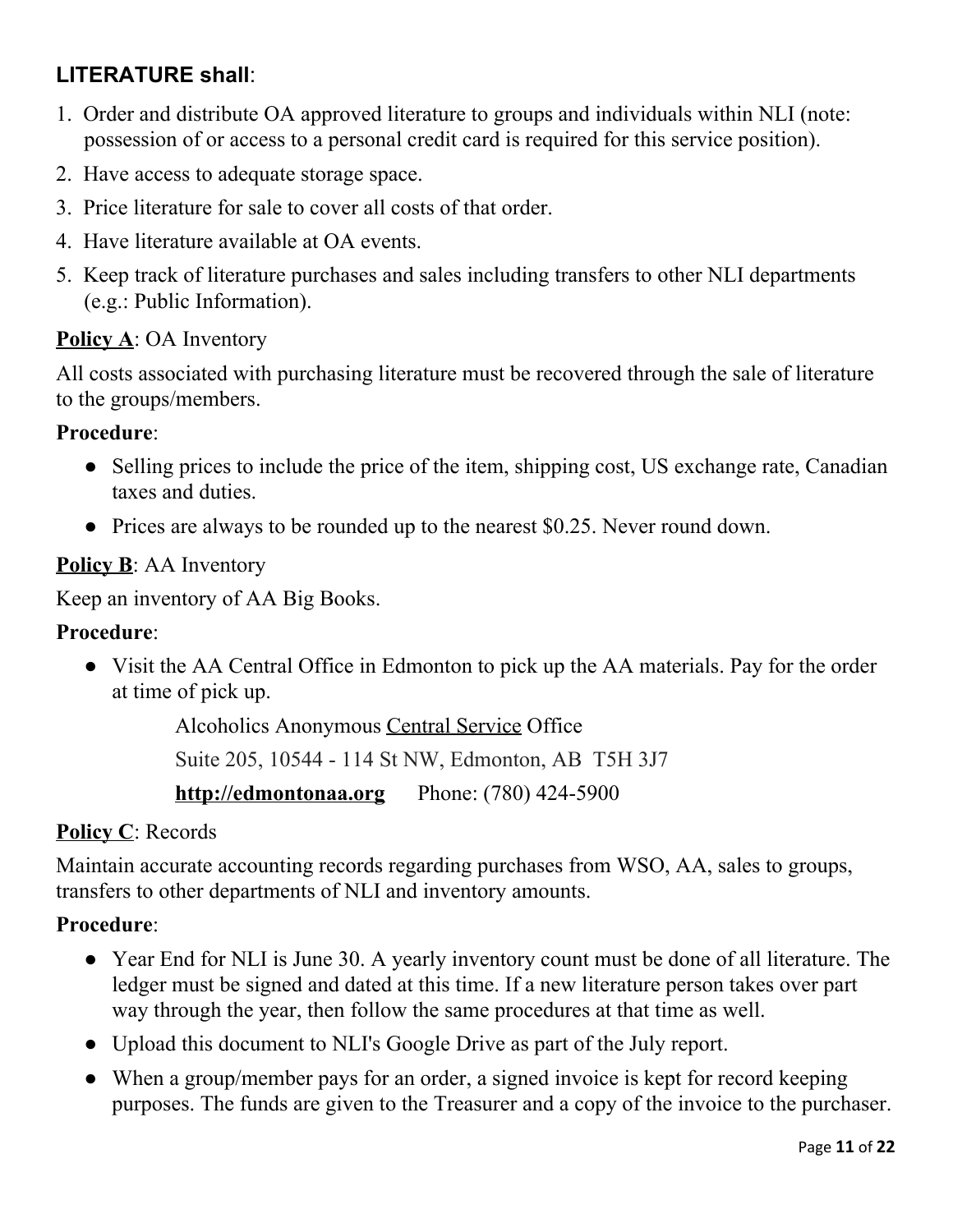# **Policy D**: Orders from World Service Office

Maintain the needed inventory levels by ordering and receiving literature from WSO or Amazon as directed by WSO. A standard inventory will be kept at needed levels as NLI monies permit.

## **Procedure**:

- Check with Treasurer prior to placing all orders to ensure adequate funds are available.
- Use the online ordering system on oa.org bookstore. A personal credit card will be required as orders are prepaid and NLI does not have its own credit card.
- When directed by WSO to order from amazon.com, designate "Paperback Edition" to ensure a portion of the sales go to OA and use the following codes:
	- #1889681245 "Twelve Steps & Twelve Traditions of OA,  $2<sup>nd</sup>$  ed., large print edition

#1889681016 "A New Beginning: Stories of Relapse from Recovery"

• When the order arrives, verify what was received against the order placed.

## **Policy E**: Orders from Groups

● Receive orders from groups, fill the orders, receive payments and issue an invoice.

- An invoice is prepared for every order received. Record on Literature Activity sheet (Appendix B) the date, amount, group/purchaser and invoice number.
- The group make**s** arrangements to pick up the order and the invoice is provided with the order.
- The group must pay for the order upon receiving it. If the group is paying with a cheque, it is to be made payable to "Northern Lights Intergroup".
- Mailing costs are charged to the group; may need second invoice once the costs are known.
- When a board member/committee of NLI (e.g., Public Information) orders literature, it must have the approval of NLI through a motion. The Treasurer will be given a record of the transaction so that inventory costs may be taken out of literature and added to the specific expense. The Literature person gives a receipt to the Treasurer so that the sale is recorded.
- Have literature available for sale at retreats and marathons.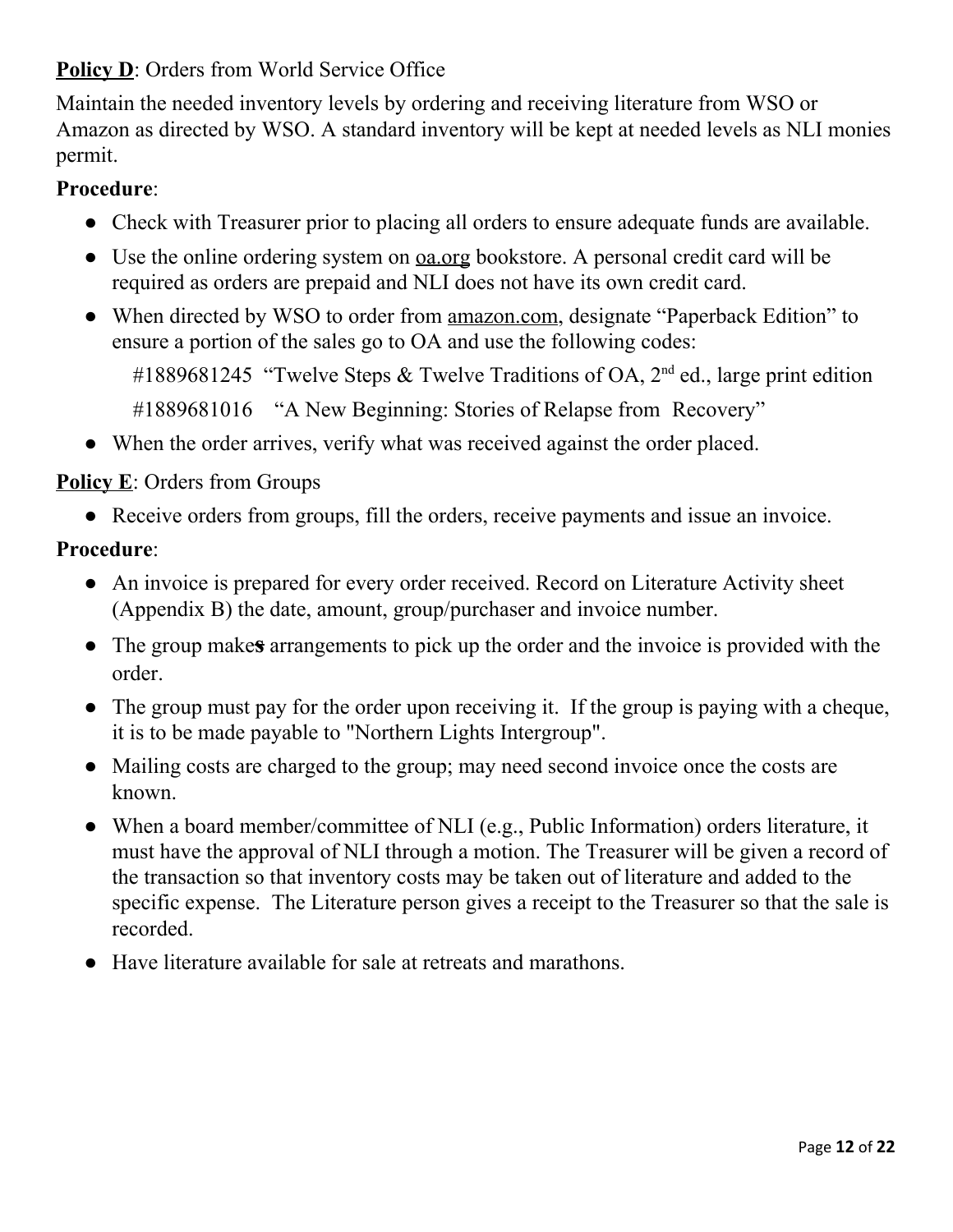# **PUBLIC INFORMATION shall:**

- 1. Inform the public of OA, following the principles of the Twelve Traditions.
- 2. Deal with calls from professionals, organizations and media requesting information and arranges for speakers as needed.
- 3. Place ads and announcements with the media.
- 4. Keep in touch with all groups regarding their Public Information needs.

**Policy A**: Carry the message of recovery to public and professional communities, emphasizing that OA is available to anyone who wants to stop eating compulsively.

#### **Procedure**:

• Enlist the help of other OA members to assist with calling radio stations, TV stations, putting up flyers and, when requested, speaking directly to the public and professional communities.

**Policy B**: Organize speakers as requested by the media, public or as directed by the Board.

- Interview OA members to ensure that they are abstinent, have achieved or working towards a healthy body weight, practicing the 12 Steps and 12 Traditions, are familiar with OA & AA conference approved literature and are comfortable sharing their recovery before a non-program audience that may not be familiar with program jargon.
- Use the "Guideline for Public Information Events" on the **oa.org** website for suggested guidelines.
- Contact the speaker(s) after the event to find out how things went and include this assessment in your next report to the Board.
- Use **oa.org** "Documents" section concerning Professional Outreach, Public Information Posters and Public Information Suggestions as your primary resource for ideas and suggestions on how to work with non-program audiences.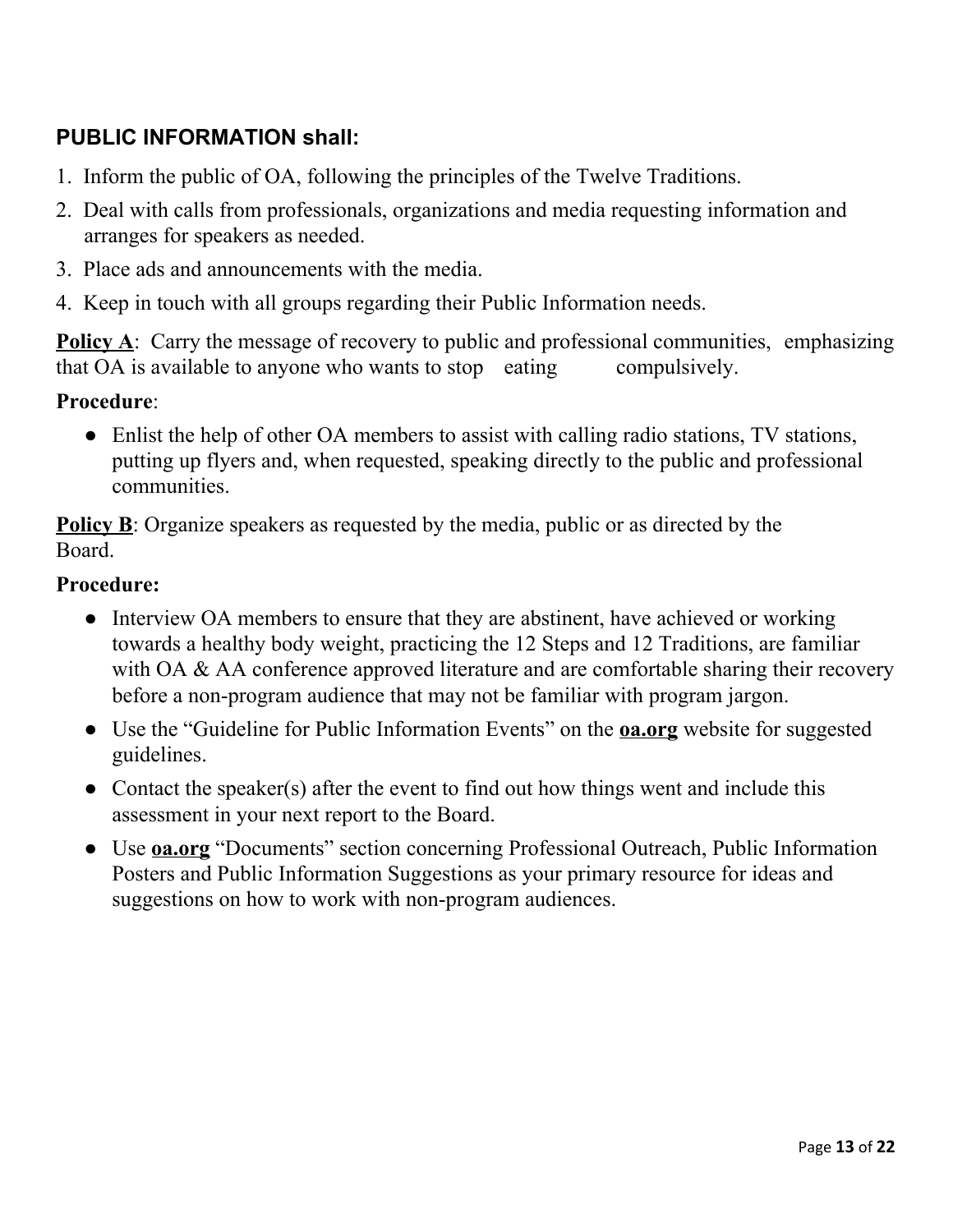# **REGION ONE REPRESENTATIVE and ALTERNATE shall:**

- 1. Attend and represent NLI at the Region One Assembly, the number of reps to be determined by Region One and NLI, given that NLI finances permit. Voting will be according to their conscience on motions knowing that the intergroup they are representing has confidence and trust in them to vote appropriately.
- 2. Be familiar with and willing to explain the Twelve Traditions and their practical uses at group and NLI meetings together with the World Service Delegate.
- 3. Present an oral and written report to NLI within 2 months of their return from the Region One Assembly including receipts and final accounting.
- 4. Be available to do whatever service they can for NLI to promote the understanding of all levels of OA service within the fellowship and to promote the 12 Steps and 12 Traditions.
- 5. Serve on a committee at Region One Assembly and to maintain the commitment until the next Region One Assembly unless otherwise specified by the committee or Region One Assembly.
- 6. Participate in Region One conference calls.
- 7. Conform to additional abstinence requirements for a service position at the Region level. See **<u>oaregion1.org</u>** for updated requirements.

**Policy A**: To be the Keeper of Traditions in NLI

#### **Procedure**:

- To study and be able to explain the traditions of OA.
- To work with the NLI Chairperson to help groups and individual OA members to resolve any problems and/or issues that arise.

#### **Policy B**: Flight and Accommodations

Flights and accommodations are to be arranged prior to attending the Region One assembly and convention. An estimated cost must be submitted to NLI prior to attending for approval.

- As per Region One timeline, register with Region One as the representative for NLI.
- In May, discuss with NLI the financial viability of attending Region One Assembly and get direction from the board.
- Three months prior to the conference begin to check on airfares or other transportation. It is the representative's responsibility to secure the best priced travel based on their needs, timing of the conference and airlines sales.
- Secure NLI approval for travel plans.
- Book with insurance for personal and travel risks.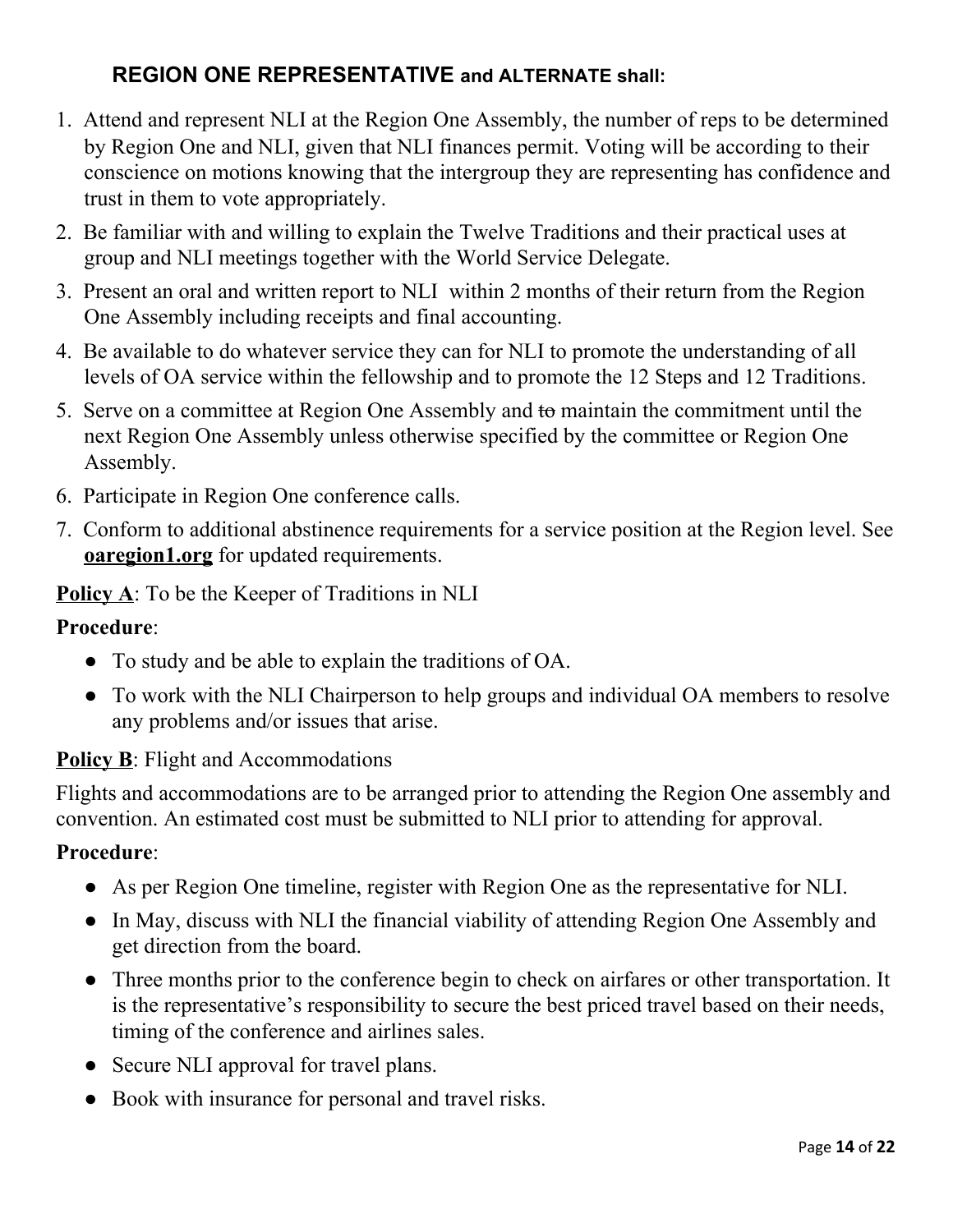● Hotel rooms are to be booked by the rep and paid for by NLI for the duration of the Region One assembly and convention only or based on the earliest available return transportation; the cost is based on shared accommodation.

# **Policy C**: Expense Reports

Prior to travel, the representative may request an advance to pay for estimated travel costs. Accurate records of expenses are to be maintained and presented to the NLI board upon return.

## **Procedure**:

- Keep the original copy of the receipt given to you by the business in date order.
- Ensure receipts are legible.
- Complete an expense form obtained from the treasurer prior to travel. Attach receipts. The report should clearly indicate how the funds that were advanced were spent and how much money is left to be repaid to NLI or how much is still owing to you over the advanced amount.

# **WORLD SERVICE DELEGATE and ALTERNATE shall:**

- 1. Attend and represent NLI at the World Service Business Conference (WSBC), (the number of which to be determined by WSO and NLI), finances permitting. Voting will be according to their conscience on motions knowing that NLI has confidence and trust in them to vote appropriately.
- 2. Be familiar with and willing to explain the Twelve Traditions and their practical uses at group and NLI meetings together with the Region One Representative.
- 3. Present an oral and written report to NLI upon their return from the WSBC including receipts and final accounting.
- 4. Be available to do whatever service they can for NLI to promote the understanding of all levels of OA service within the fellowship and to promote the 12 Steps and 12 Traditions.
- 5. Serve on a committee at WSBC and to maintain the commitment until the next WSBC unless otherwise specified by the committee or WSBC.
- 6. Conform to additional abstinence requirements for a service position at the World Service level. See **oa.org** for updated requirements.

**Policy A**: To be the Keeper of Traditions in NLI

## **Procedure**:

- Study and be able to explain the traditions of OA.
- Work with the NLI Chair to help groups and individual OA members resolve any problems and/or issues that arise.

**Policy B**: Flight and Accommodations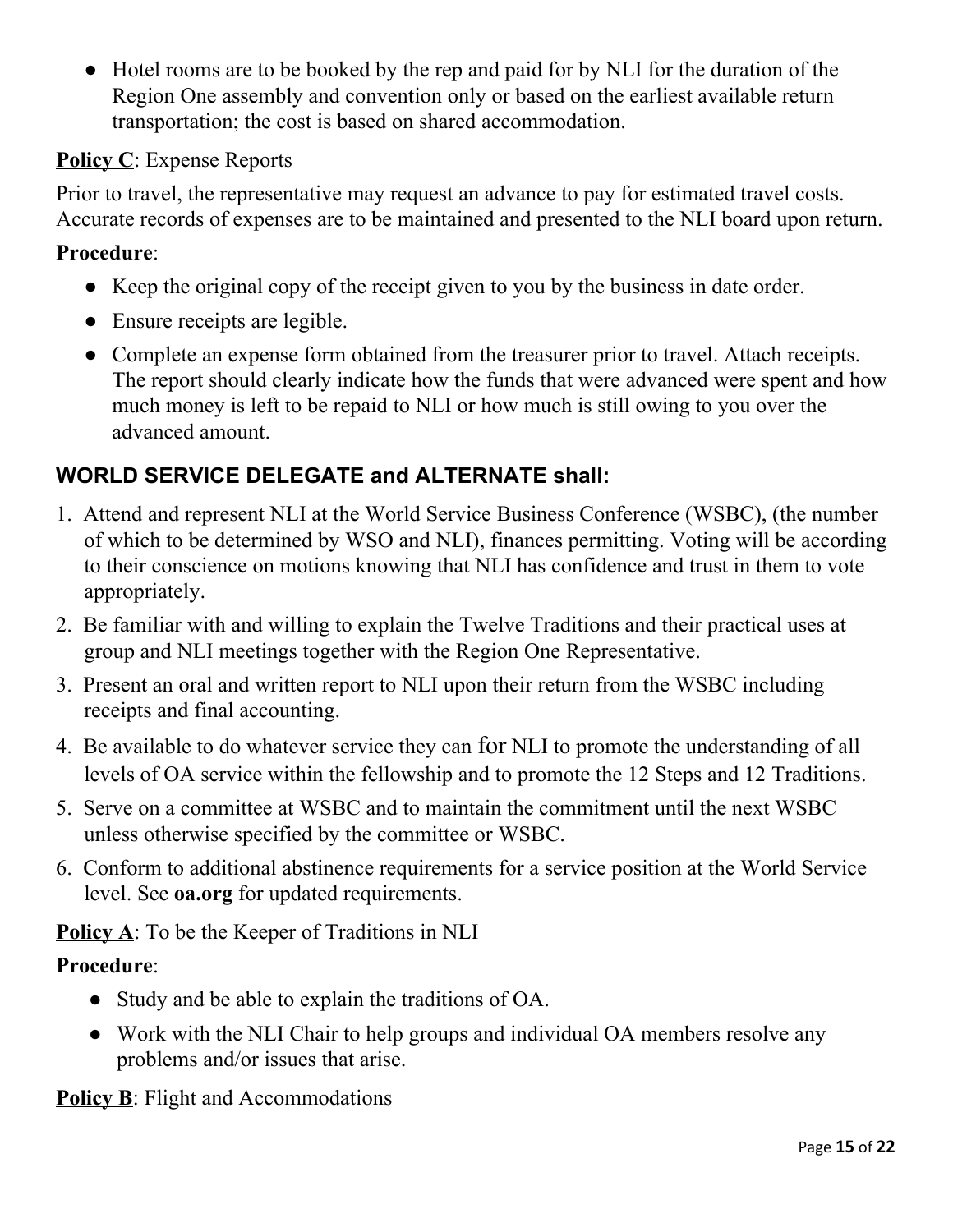Flights and accommodations are to be arranged prior to attending the business meetings. An estimated cost must be submitted to NLI prior to attending for approval.

#### **Procedure**:

- As per WSBC timeline, register with WSBC as the delegate for NLI.
- In January, discuss with NLI the financial viability of attending WSBC and get direction from the board.
- Three months prior to the conference begin to check on airfares. It is the delegate's responsibility to secure the best priced travel based on their needs, timing of the conference and airlines sales.
- Secure NLI approval for travel plans.
- Book with insurance for personal and travel risks.
- Hotel rooms are to be booked and paid for by NLI for the duration of the business meetings only or based on the earliest available return transportation; the cost is based on shared accommodation.

## **Policy C**: Expense Reports

Prior to travel, the delegate may request an advance to pay for estimated travel costs. Accurate records of expenses are to be maintained and presented to the NLI board upon return.

#### **Procedure**:

- Keep the original copy of the receipt given to you by the business in dated order.
- Ensure receipts are readable.
- Complete an expense form obtained from the treasurer prior to travel. Attach receipts. The report should clearly indicate how the funds that were advanced were spent and how much money is left to be repaid to NLI or how much is still owing to you over the advanced amount.

## **WEBMASTER shall:**

- 1. Maintain the NLI website: **oaedm.com**.
- 2. Maintain the NLI Google Drive site.
- 2. Ensure all information on the website is accurate and up to date.
- 3. Ensure anonymity is protected on the website.
- 4. Respond to requests for information and assistance from members, newcomers and the public in a timely fashion.
- 5. Promote the website at meetings, marathons and retreats.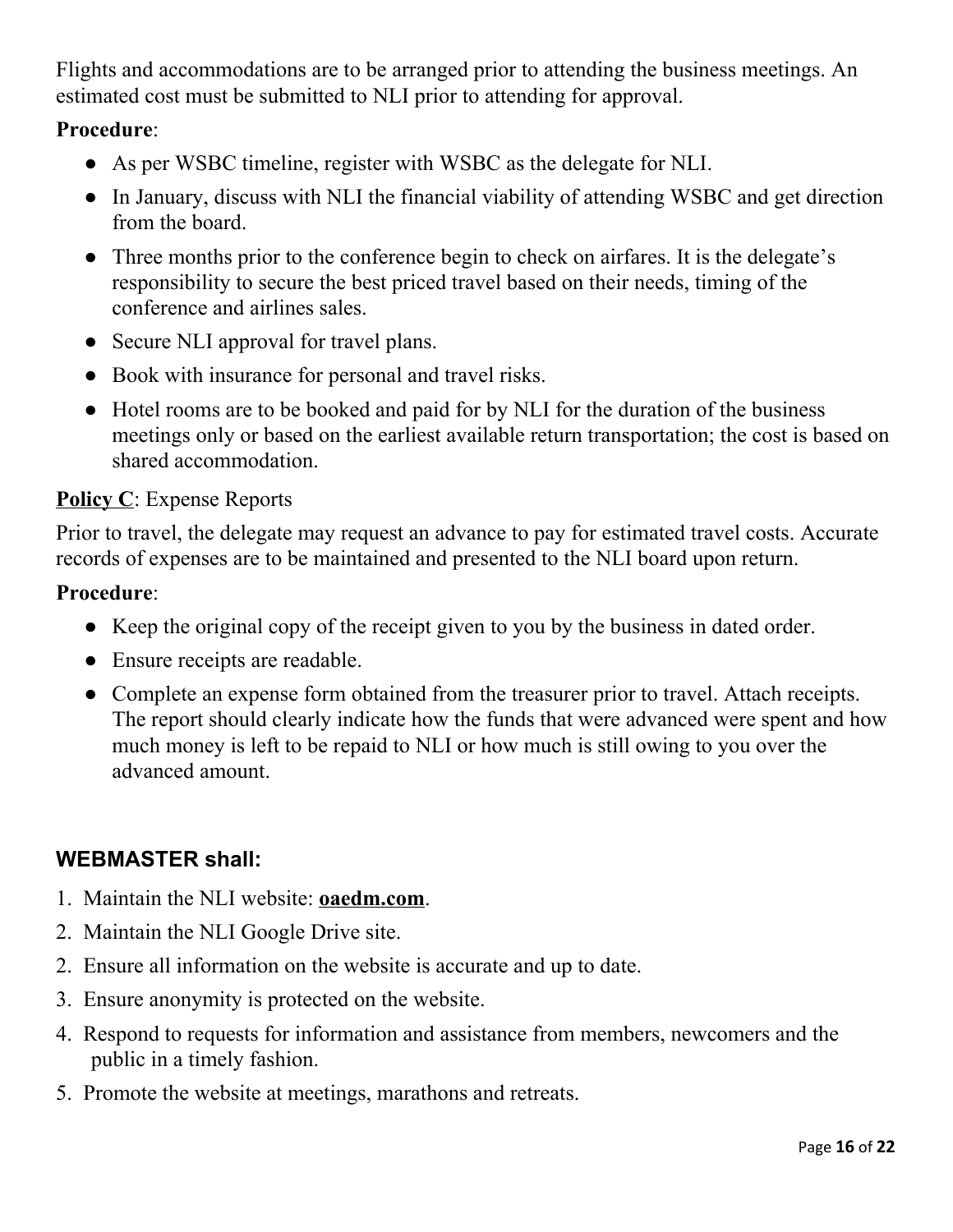## **Policy A**: Website Maintenance

#### **Procedure**:

- Ensure group news and events are up to date.
- Maintain a list of links to other OA websites; ensure they are current.
- Ensure the website honors WSO guidelines and the Twelve Traditions.

#### **Policy B**: Webhosting

Procedure:

- Have a plan in place to ensure timely and responsible payments for costs as per agreed schedule with providers.
- Ensure requests for information from NLI website oaedm.com are forwarded to a personal email address so as to monitor daily and respond in a timely fashion.
- Ensure timely backups of the site files and stored in a safely, as required.
- Change the passwords to the webhost provider's control panel and keep a copy. Provide the passwords to the Chairperson or other designated person as a backup.

#### **Policy B:** Maintain NLI Google Drive

- Create a yearly file containing monthly files for NLI reports, agendas and minutes.
- Create and maintain spreadsheet to gather monthly information from Group Representatives.
- Ensure it contain an up to date list of Board Members and their contact information.
- Train Board Members on the use of NLI's Google Drive.

## **SPECIAL EVENTS COORDINATOR shall:**

- 1. Coordinate all events and assures there are no violations of the Traditions.
- 2. Form committees to create and organize events.
- 3. Encourage groups to host marathons and retreats.
- 4. Set up calendar of events for the upcoming year.
- 5. Book locations for the Spring and Fall Retreats.
- 6. Liaise with group hosting events.
- 7. Keep event binder up to date for hosting groups to use as a reference.
- 8. Maintain a \$200 float while organizing events and liaises with Treasurer regarding float replenishment.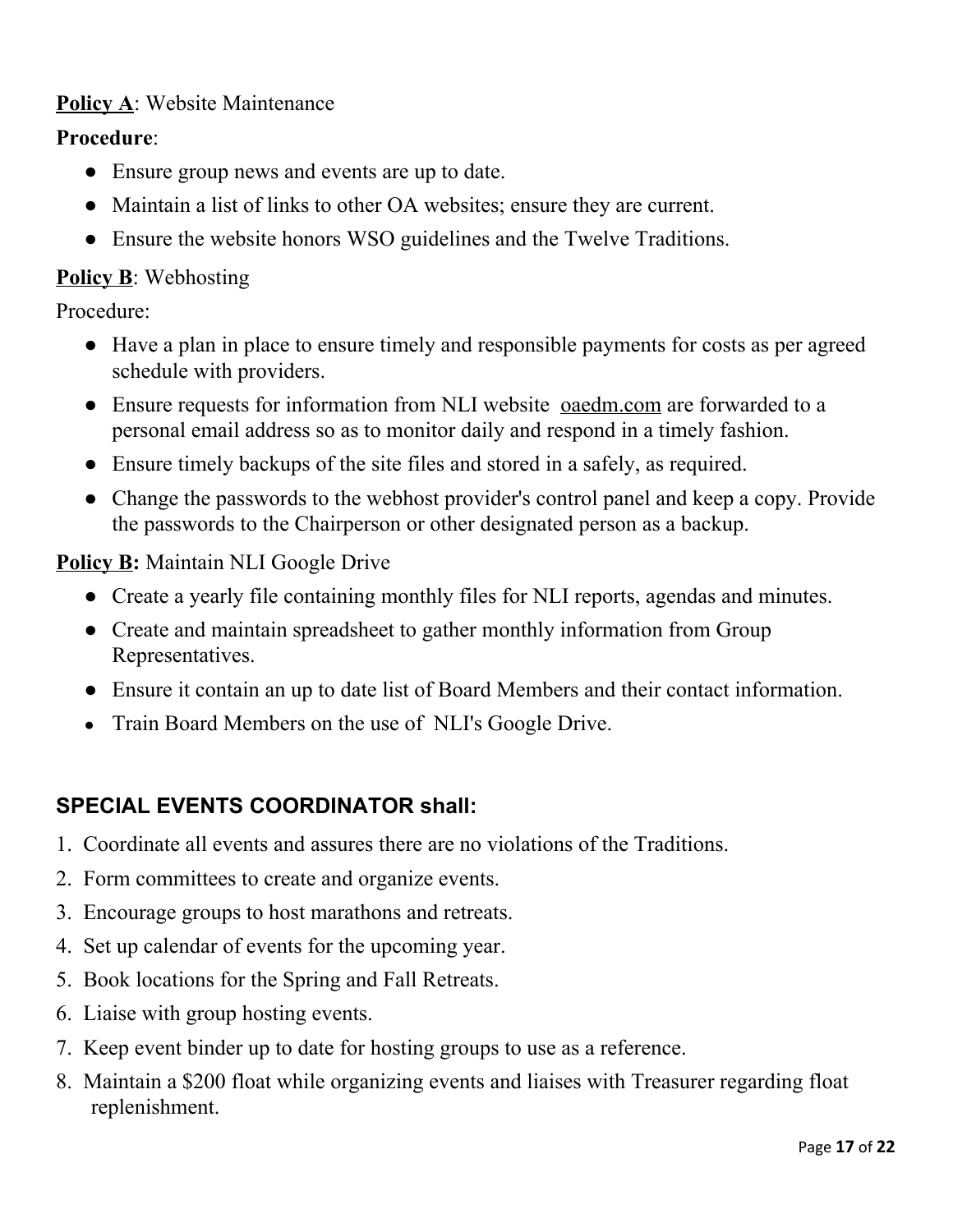## **Policy** A: WSO Event Policy

All retreats  $\&$  marathons are to follow the guidelines set forth by WSO in the Guidelines for OA Events publication revised September 2012.

**Policy B**: General Retreat & Marathon Guidelines

- The committee chair/organizer shall be encouraged to attend two NLI meetings prior and one NLI meeting after the retreat in order to ensure NLI guidelines are being adhered to.
- A flyer is to be prepared and provided to the NLI Chair for distribution to the membership and to the Webmaster for inclusive on the website.
- A retreat feedback questionnaire will be given to retreat attendees to be filled out and returned to the Special Events Coordinator.
- Email/telephone lists resulting from the event will include a notice: that the list is for use among event members only and not to be circulated to the general membership.
- Information about retreat bursary recipients should be kept confidential and known only to the registrar and Treasurer.
- Members are allowed to pay for Friday Evening Only but there is no option for Saturday only or Sunday only and no discounts. We would never turn anyone away, but this is not to be advertised.
- Registrations can be canceled up to the registration deadline and a full refund will be given. Cancellation requests after the registration deadline will only be given a refund if there is an opportunity for another person to take their place or the facility can accommodate changes with no charge to NLI. No-shows are not issued refunds.

**Policy** C: The leader's name does not to appear on any flyers or registration forms advertising the retreat or be mentioned openly at meetings in order to place principles before personalities.

- 1. Leaders shall be given the following guidelines:
	- OA traditions must be observed. To avoid problems of money, property and prestige, we ask you to remember our primary purpose- to carry the message to the compulsive overeater who still suffers.
	- We specify only conference-approved literature be used.
	- We ask you to be reasonably accessible during the retreat.
	- We would like to hear your story about how you came to OA, with emphasis on your recovery.
	- We suggest the time be spent as follows:
		- o Leader input 50%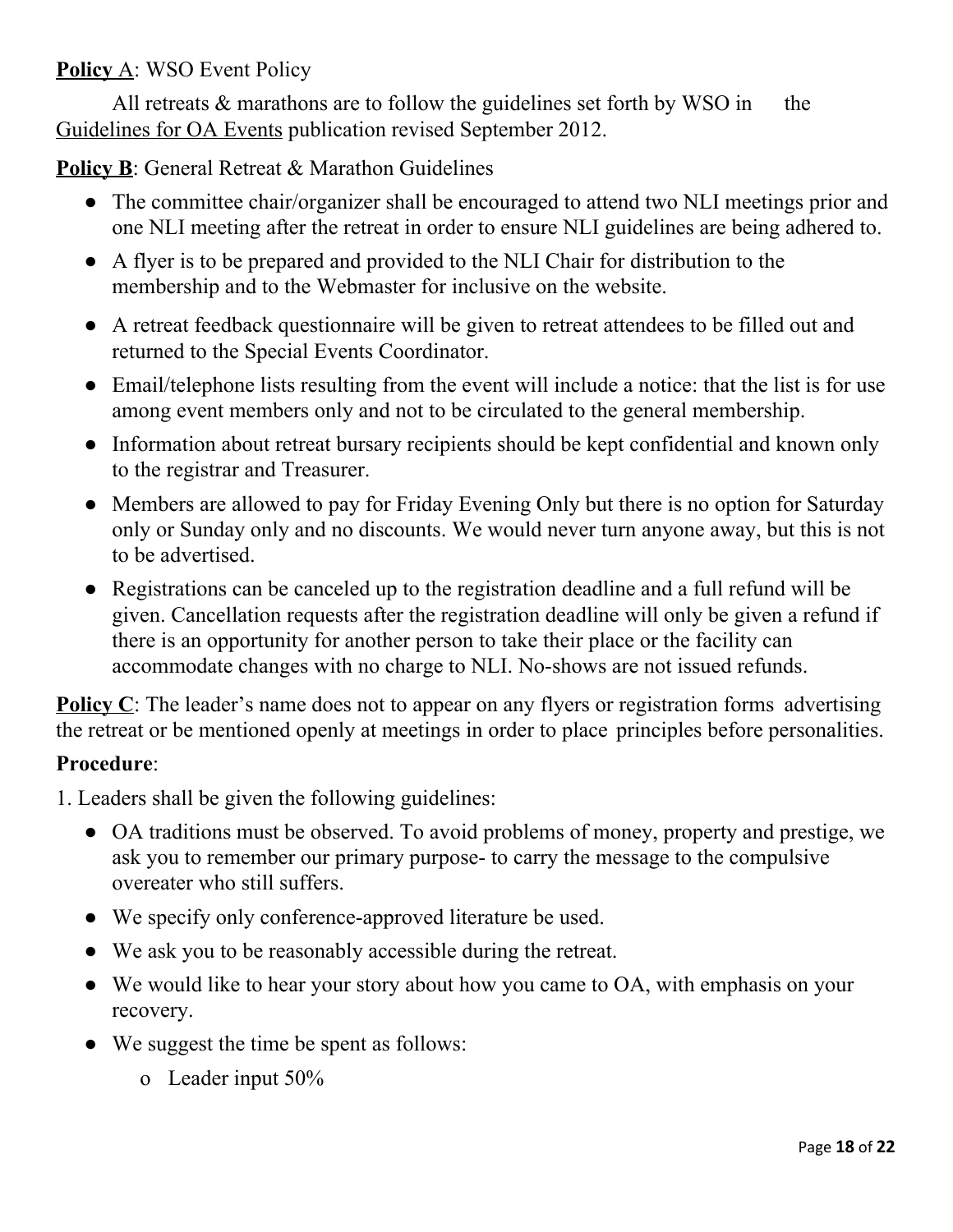- o Group input 30% (including open sharing, discussions and exercises)
- o Free time/meals 20%
- 2. Leader Selection Criteria:
	- Minimum of three years of continuous abstinence.
	- When possible the committee should listen to a recording of the individual prior to selection. Listen for recovery through the 12 Steps and avoid persons with strong personal doctrines (principles before personalities).
	- Ask for a resume which outlines the following:
		- o OA Service Work including group, NLI, region, WSO.
		- o Previous retreat & marathon experience.
		- o Brief personal story.
		- o Regular attendance at meetings.
		- o Do they have a sponsor? And do they sponsor?
		- o Weight loss and if maintaining, how long?
		- o Does the person have more weight to lose?
	- Follow up by contacting other groups/intergroups where this individual has led retreats or marathons.

**Policy D**: Retreat Location and Accommodation Guidelines

## **Procedure:**

The **retreat facility** should hold a minimum of 30 people and be located within one hour's drive from Edmonton. In selecting the location, consider ease of access.

In selecting accommodations, evaluate the following:

- Cleanliness (floors, washrooms etc...).
- Adequate heat/cooling.
- Showers and washrooms in sufficient numbers.
- Separate rooms for males and females.
- Separate room for retreat leader.
- Space for raffle tables, clothing boutique and literature tables as required.

#### **Meals**

- Ensure discussion with chef about members' allergies to sugar and flour.
- $\bullet$  Ensure an adequate quantity of hot & cold refreshments are available (consider charging to recoup costs).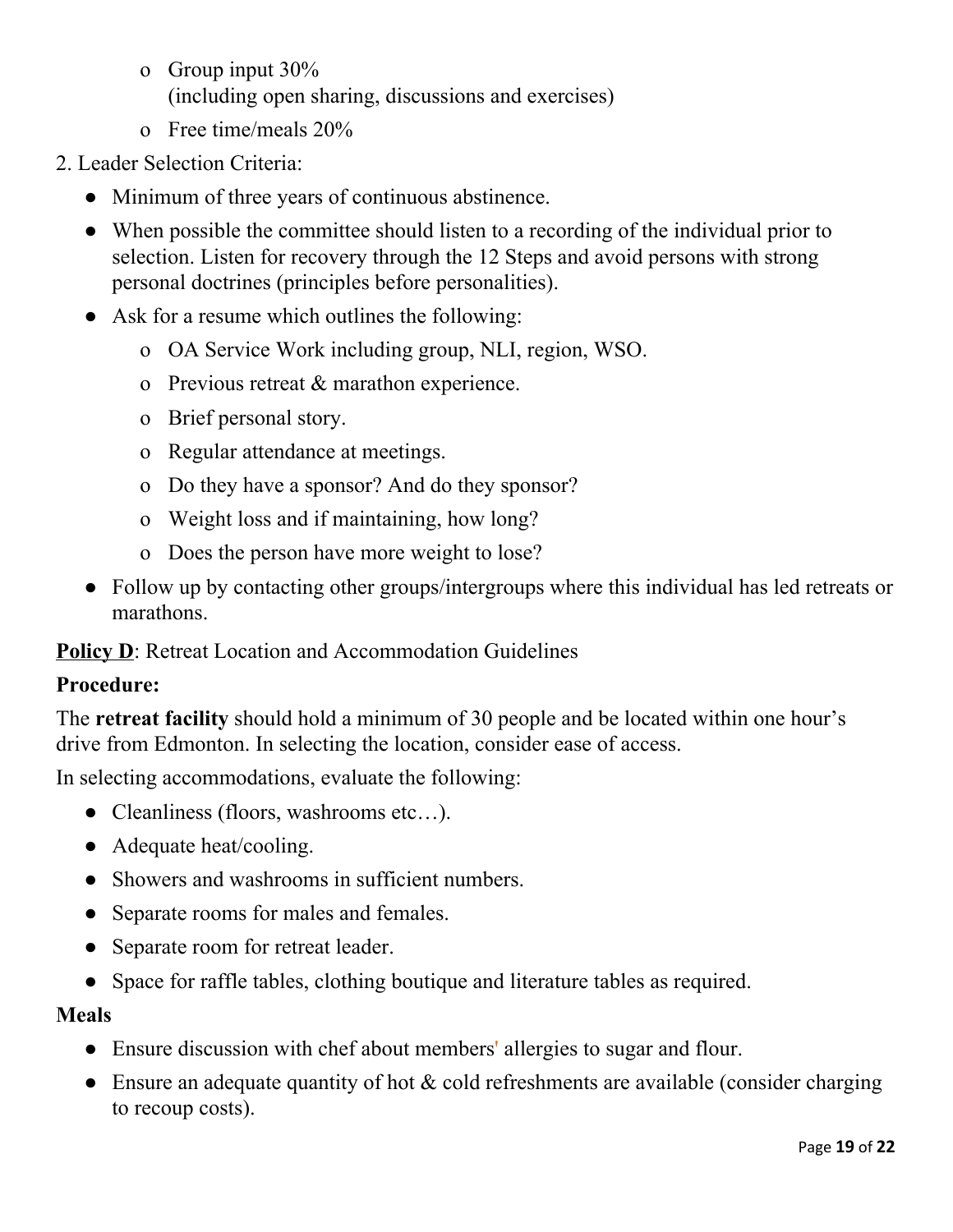**Policy E**: Raffle and Fundraising

- All fundraising activities will be approved by the committee.
- Sales and raffles at OA functions should be conducted in such a manner so as not to divert from our primary purpose to carry the message to the compulsive overeater who still suffers.
- Keep in mind Traditions 6 and 7 which warn against endorsement of outside enterprises and outside contributions. (i.e., raffle items and tickets should only be sold to OA members).
- Sales and raffles are to be kept within the spirit and structure of OA.

## **Policy F**: Reports

#### **Procedure:**

● Present an oral and written report to NLI within one month of retreat, including original and legible receipts with final accounting.

## **Policy G**: Marathons

#### **Procedure**:

- A group is requested to arrange dates for marathons at least 6 weeks in advance to allow for adequate circulation of the information.
- The format, length, topic, location, speakers and any other relevant details are up to the organizers and are to be kept within the spirit and structure of the OA program and the 12 Steps. All of this information is to be forwarded to the Special Events Coordinator as early as possible to be approved and to ensure breach of traditions is avoided.
- Organizers will be responsible for making all financial arrangements. NLI does not provide for expenses for marathons unless the Board specifically sponsors them. It is customary to submit to NLI the profits from marathons.
- A flyer is to be prepared and provided to the NLI Chair for distribution to the membership and to the Webmaster for inclusive on the website.

#### **Policy H**: Bursaries for Retreats

#### **Procedure**:

● Use Bursaries Form – Appendix C.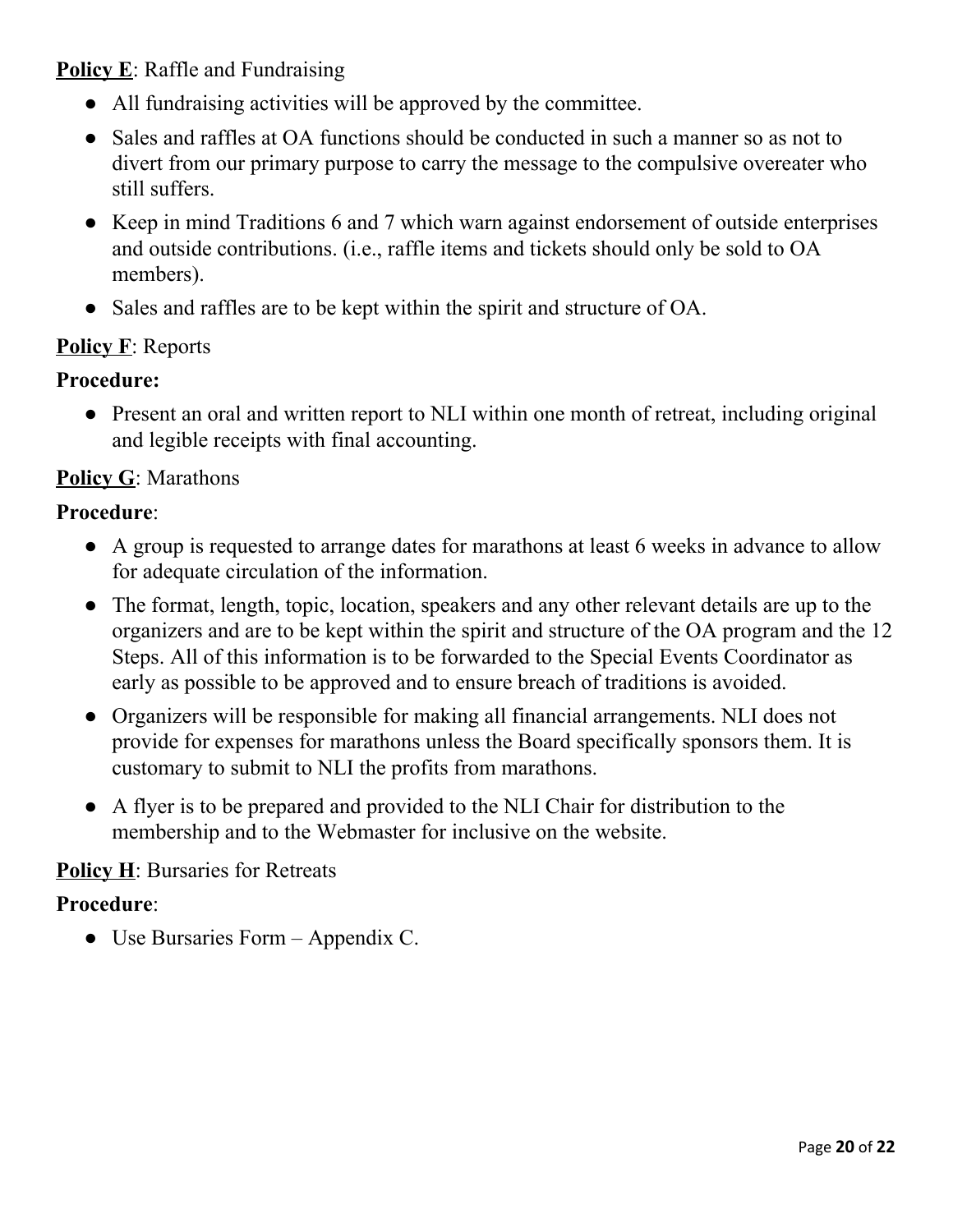# **STANDING COMMITTEES**

*Committee Chairs has voice and vote.*

# **POLICIES AND PROCEDURES COMMITTEE (P&P) shall:**

- Review and revise the Policies and Procedures as needed.
- Consist of at least 3 people including the Chair.
- Aggregate the yearly reviews from all members of NLI.
- Revise the Policy Manual based on the yearly reviews.
- Present the revised Manual within 3 months of the AGM.

# **TELEPHONE PERSON shall:**

- Maintain the telephone line ensuring that the outgoing message is current.
- Refer information to appropriate member.
- Respond to requests for information from members, newcomers and the public in a timely fashion.

# **TWELFTH STEP WITHIN COMMITTEE (TSW) shall:**

- Carry OA's message of recovery to those who still suffer *within* the OA Fellowship.
- Deal with relapse and issues of membership retention, offering the message of hope.
- Encourage OA members to maintain recovery and prevent relapse.
- Coordinate Twelfth Step Within activities.
- Liaise with groups within NLI to assist them in carrying the OA message.
- Maintain the list of speakers to go out to struggling meetings.
- Maintain and distribute list of sponsors within NLI area.

## **YOUTH COMMITTEE shall:**

- Reach out to youth members of OA.
- Liaise with WSO and Region One Young People's Committees.

# **ADHOC COMMITTEES -** set up as needed for the duration of the activity.

*Committee Chairs has voice and vote.*

## **BYLAWS COMMITTEE shall:**

- Review and revise the Bylaws as requested by NLI Board.
- Consist of at least three (3) people including the Chair.